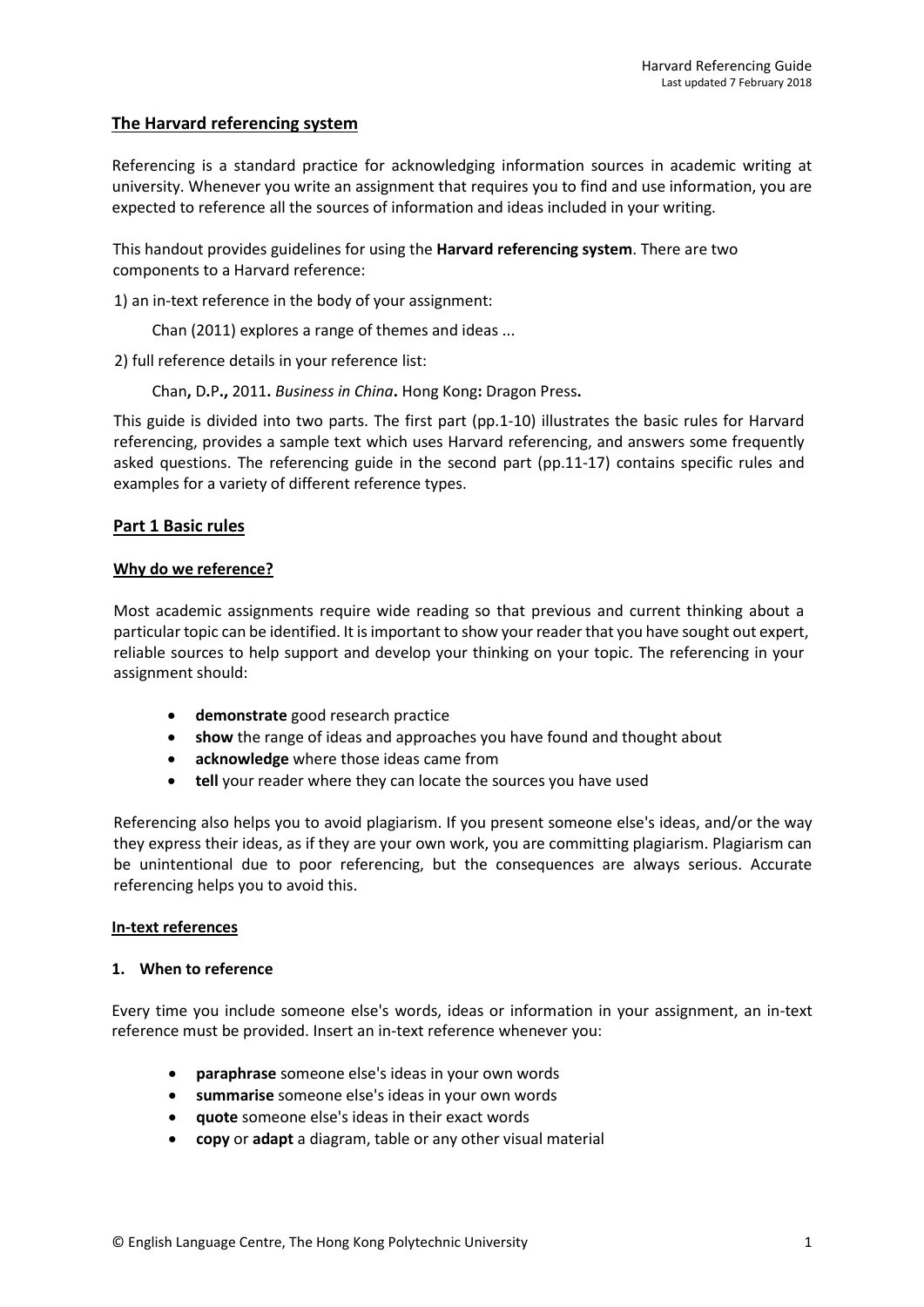## **2. How to reference**

An in-text reference is provided each time you refer to ideas or information from another source, and includes the following details:

the **author's family name** (do not include given names) + the **year of publication** + **page numbers** when needed.

There are two main ways to present an in-text reference:

#### **a) Integral referencing**

The reference is in the body of your sentence, with the author's family name integrated into the sentence structure, and the date is given in brackets. This type of reference is often used when you want to give prominence to the author.

**Lam (2010) argues** that Hong Kong needs to further assimilate into the Pearl River Delta economy if its long term growth is to be assured.

#### **b) Non-integral referencing**

The reference is enclosed in the sentence in brackets. This type of reference is often used when you want to give prominence to the information.

The Hong Kong economy expanded by 2.3% in the third quarter of 2011 **Department, 2012).**

#### **3. Including page numbers**

Page numbers should be included when you:

- use a direct quote from a particular source
- copy tables or figures, or present specific information like data/statistics

**Cheung (2012, p.48) notes** that **"**universities in Hong Kong need to strengthen their academic credentials**"** if they are to compete in the world economy.

You can also include a page number when you take an idea from a particular page. However, it would not be appropriate academic style to include a page number in all or most of your in-text citations if you are only taking ideas from a source.

## **4. Use of "et al."**

Where there are several authors (more than four), only the first author should be used followed by "et al." (which is Latin for *et alia*) meaning '*and others'*:

## **Wong et al. (2005) found** that the majority …

or as a non-integral reference:

Recent research **(Wong et al., 2005)** has found that the majority of …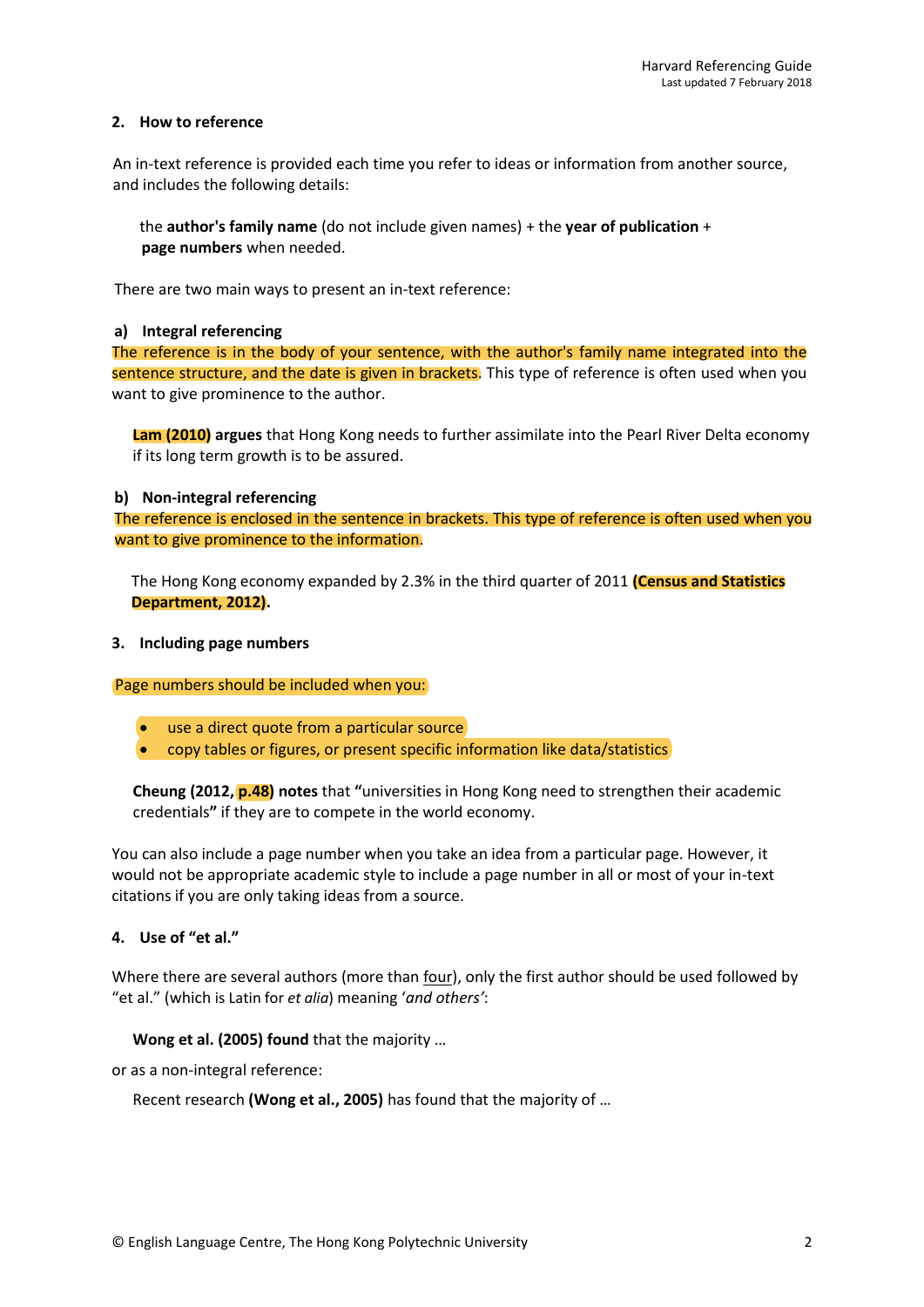| Type of citation $\rightarrow$                                 | Integral                                                            |                                        | Non-integral                                                |                                                                 |
|----------------------------------------------------------------|---------------------------------------------------------------------|----------------------------------------|-------------------------------------------------------------|-----------------------------------------------------------------|
| <b>Number of authors</b>                                       | <b>First citation in text</b>                                       | <b>Subsequent citations</b><br>in text | <b>Citation in brackets.</b><br>first citation in text      | <b>Citation in brackets,</b><br>subsequent citations<br>in text |
| One author                                                     | Chan (2010)<br>argues                                               | Chan (2010) argues                     | (Chan, 2010)                                                | (Chan, 2010)                                                    |
| Two authors                                                    | Chan and Leung<br>(2010) suggest                                    | Chan and Leung<br>(2010) suggest       | (Chan & Leung,<br>2010)                                     | (Chan & Leung,<br>2010)                                         |
| Three authors                                                  | Tsui, Leung and<br>Collins (2010) find                              | Tsui, Leung and<br>Collins (2010) find | (Tsui, Leung &<br>Collins, 2010)                            | (Tsui, Leung &<br>Collins, 2010)                                |
| Four or more<br>authors                                        | Wong et al. (2010)<br>mention                                       | Wong et al. (2010)<br>mention          | (Wong et al., 2010)                                         | (Wong et al., 2010)                                             |
| Groups (easily<br>identified by<br>abbreviation) as<br>authors | The Hong Kong<br><b>Housing Authority</b><br>(HKHA, 2008)<br>states | The HKHA (2008)<br>states              | (The Hong Kong<br><b>Housing Authority</b><br>[HKHA], 2008) | (HKHA, 2008)                                                    |
| Groups (no<br>abbreviation) as<br>authors                      | Animals Asia (2007)<br>defines                                      | Animals Asia (2007)<br>defines         | (Animals Asia, 2007)                                        | (Animals Asia, 2007)                                            |
| With page number<br>for quotation                              | Chan (2010, p.15) argues                                            |                                        | (Chan, 2010, p.15)                                          |                                                                 |

## *The following chart shows how to format in-text citations for Harvard referencing style*:

#### **5. Other expressions used in referencing**

The terms *ibid.* and *op. cit.* are used to avoid repeating the same reference details in-text, i.e., the body of your text and in your reference list.

*Ibid.* is Latin for *ibidem*, which means *'in the same place'***.** You can use *ibid.* when your next citation is the same as the last one.

*Op. cit.* is also Latin and stands for *opere citato*, which means *'in the work cited'*. You can use *op. cit.* when the same reference is cited somewhere else in your text, but is not the most recent citation.

Look at the example below**:**

The advantages of having effective referencing skills are well-recognised in terms of students having greater control over their written work (Walker**,** 2009)**,** achieving and sustaining higher grades (Choi**,** 2010) and in developing competence as a writer (Lau**,** 2009)**.** But, students need to **"...** be mindful of the importance of referencing and be consistent in their use at all times **..."** (Aziz**,** 2010**,** p**.**11)**.** However**,** it can be hard for some students to distinguish between Western surnames and Western given names, and Aziz (*ibid.,* p**.**12) states that **"...** students need to read more widely to understand the differences between Western and Chinese names**".** The findings of some researchers (Walker**,** *op. cit.*) show that reading in the target language is essential for sustained academic progress**.**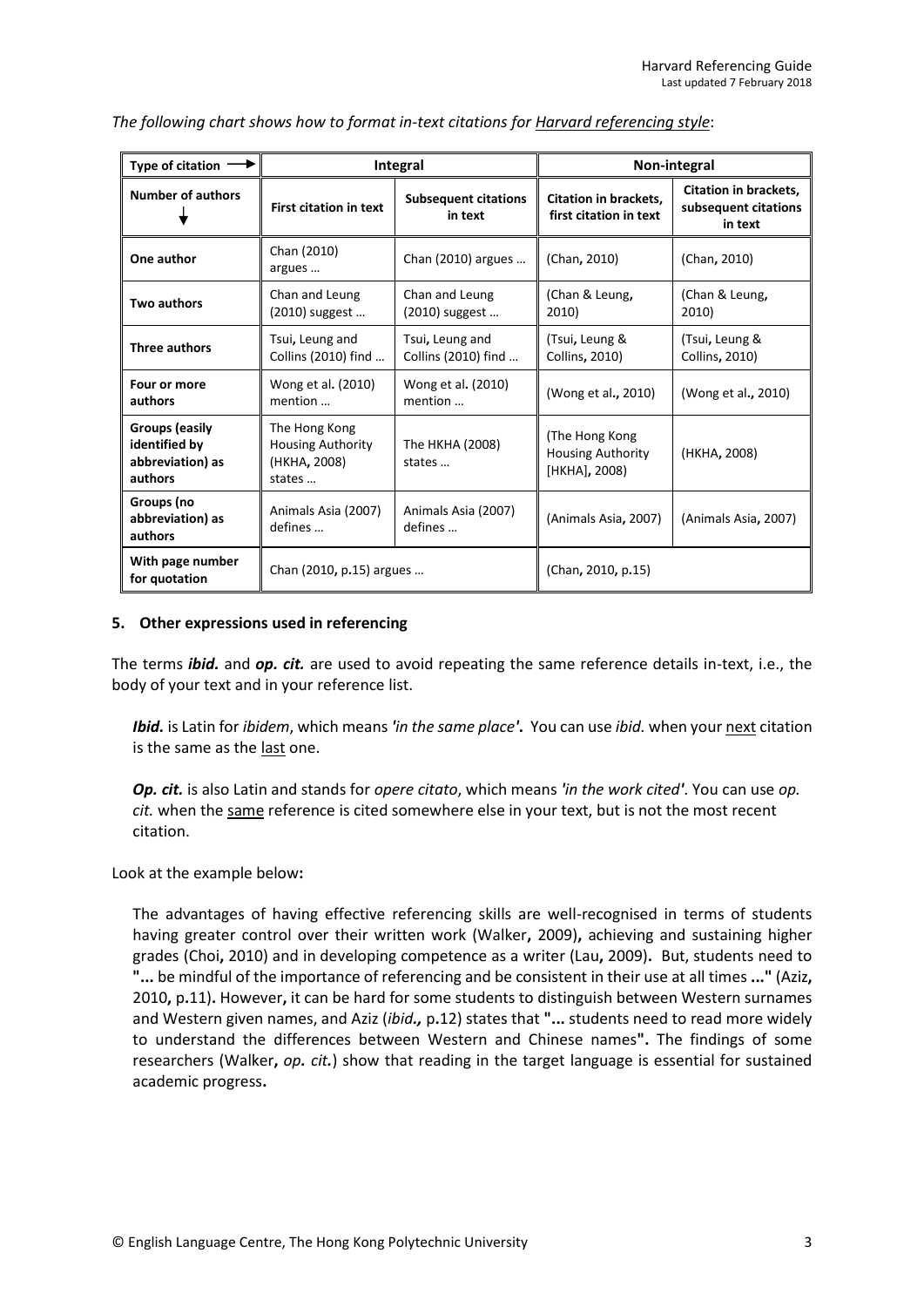## **6. Ellipsis and square brackets**

Ellipsis refers to dots in the middle of a sentence. Their purpose is to let the reader know that some part of a quotation has been left out. If it is necessary to interrupt a quotation you are citing in order to clarify something, you should enclose your remarks in square brackets.

**Original:** "Students in the university should study outside class, in all credit bearing subjects, for at least 6 hours a week."

**With text omitted and clarification:** "Students in the university [The Hong Kong Polytechnic University] should study … for at least 6 hours a week."

## **Sample text with in-text referencing and reference list**

*Harvard in-text referencing uses author's surname and year. Include a page number (or paragraph number for online sources) for direct quotations. The reference list is in alphabetical order.*

Until recently, development in the textile and clothing industry has focused on **"**technological and cost aspects**"** (HKRITA**,** 2012**,** para**.**5)**.** According to Chen and Burns (2009**,** p**.**255)**,** emphasis has been placed on keeping the price of the **"**final product low and increasing efficiency in production**".** Tukker et al**.** (2011) further point out that designers**,** manufacturers and retailers have paid less attention to other dimensions of the offering**,** e**.**g**.,** ownership and related business models**,** as well as consumer wishes and values**.** Hence**,** the products are designed and produced according to regularly changing trends that enable quick profit (Lee & Chen**,** 2009)**,** rather than radically rethinking the ways of designing and manufacturing the offering that is based on consumer needs and sustainability as proposed by Park and Tahara (2011)**.**

## **References**

*Print journal by 2 authors*

Chen**,** H**.** and Burns**,** D**.**L**.,** 2009**.** Environmental analysis of textile products**.** *Clothing and Textile Research Journal***,** 24(3)**,** pp**.**248-261**.**

Hong Kong Research Institute of Textiles and Apparel**,** 2012**.** *HKRITA features latest innovations in ITMA 2011***.** [online] Available at**:** [<http://www.hkrita.com/newsletter/issue21/coverstory.htm>](http://www.hkrita.com/newsletter/issue21/coverstory.htm) [Accessed 31 March 2014]**.**

*Electronic journal by 2 authors*

*authors*

*Internet source*

Lee**,** S**.** and Chen**,** J**.,** 2009**.** Mass-customization methodology for an apparel industry with a future**.** *Journal of Industrial Ecology,* [e-journal] 16(1)**.** Available at**:** [<http://www.jindeco.edu.eu>](http://www.jindeco.edu.eu/) [Accessed 31 March 2014]**.**

*Book by 2 authors*

Park**,** P**.** and Tahara**,** K**.,** 2011**.** *Quantifying producer and consumer-based eco-efficiencies for the identification of key ecodesign issues***.** Hong Kong**:** Blacksmith Books**.** *Print journal by 9* 

Tukker, A., Emmert, S., Charter, M., Vezzoli, C., Stive, E., Andersen, M.M., Geerken, T., Tischner, U. and Lahlou**,** S**.,** 2011**.** Fostering change to sustainable consumption and production**:** An evidence based view. *Journal of Cleaner Production***,** 16**,** pp**.**1218-1225**.**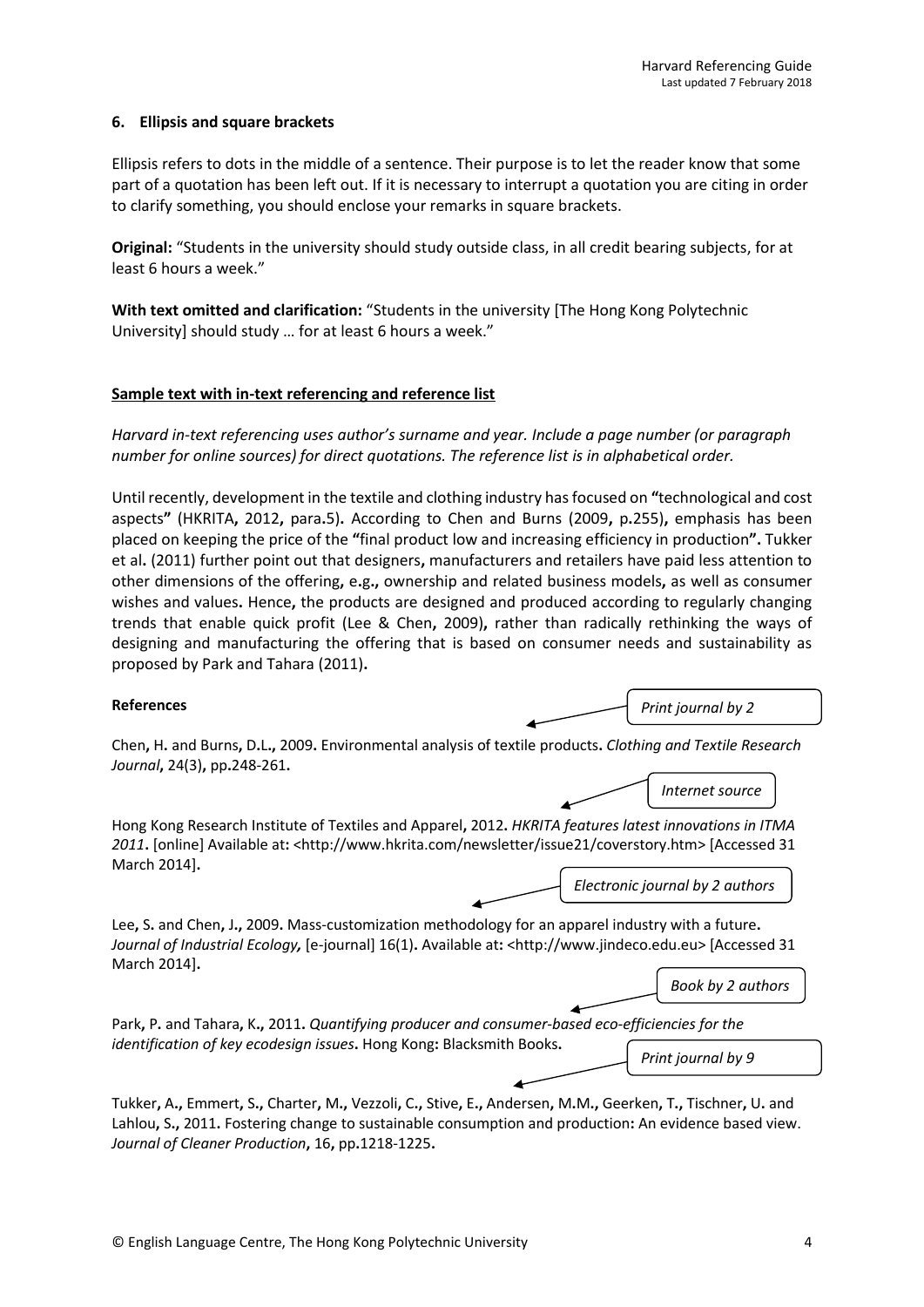# **The reference list**

## **1. What it does**

The reference list provides full bibliographic details for all the sources referenced in your essay so that readers can easily locate the sources. Each different source referenced in your essay must have a matching entry in your reference list.

It is important to note that the reference list is not a bibliography. A bibliography lists everything you have read, while a reference list is deliberately limited to those sources for which you have provided in-text references. A bibliography is not needed unless specifically requested by your lecturer.

## **2. How it looks**

The reference list is titled "**References**" and must be:

- arranged alphabetically by author's family name (or title/sponsoring organisation where a source has no author).
- a single list where books, journal articles and electronic sources are listed together. Do not divide into separate lists.

The main elements required for all references are the **author's name(s), year**, **title** and **publication information.** The basic reference formats are shown in the following examples. These should be followed exactly, paying special attention to details of capitalisation, punctuation, use of italics and order of information.

# **3. Journal article format**

First author's surname**,** Initials**.,** Second author's surname**,** Initials**. and** Third author's surname**,** Initials**.,** Year of publication**.** Title of article**.** *Name of journal***,** Volume number**(**Issue number**), pp.**Page range of article**.**



Wong**,** K**.**M**.,** Au**,** C**.**P**.** and Cheung**,** E**.**H**.,** 2009**.** The Chinese university student**.** *Journal of Chinese and Asian Education,* 12(2)**,** pp**.**891-902**.**

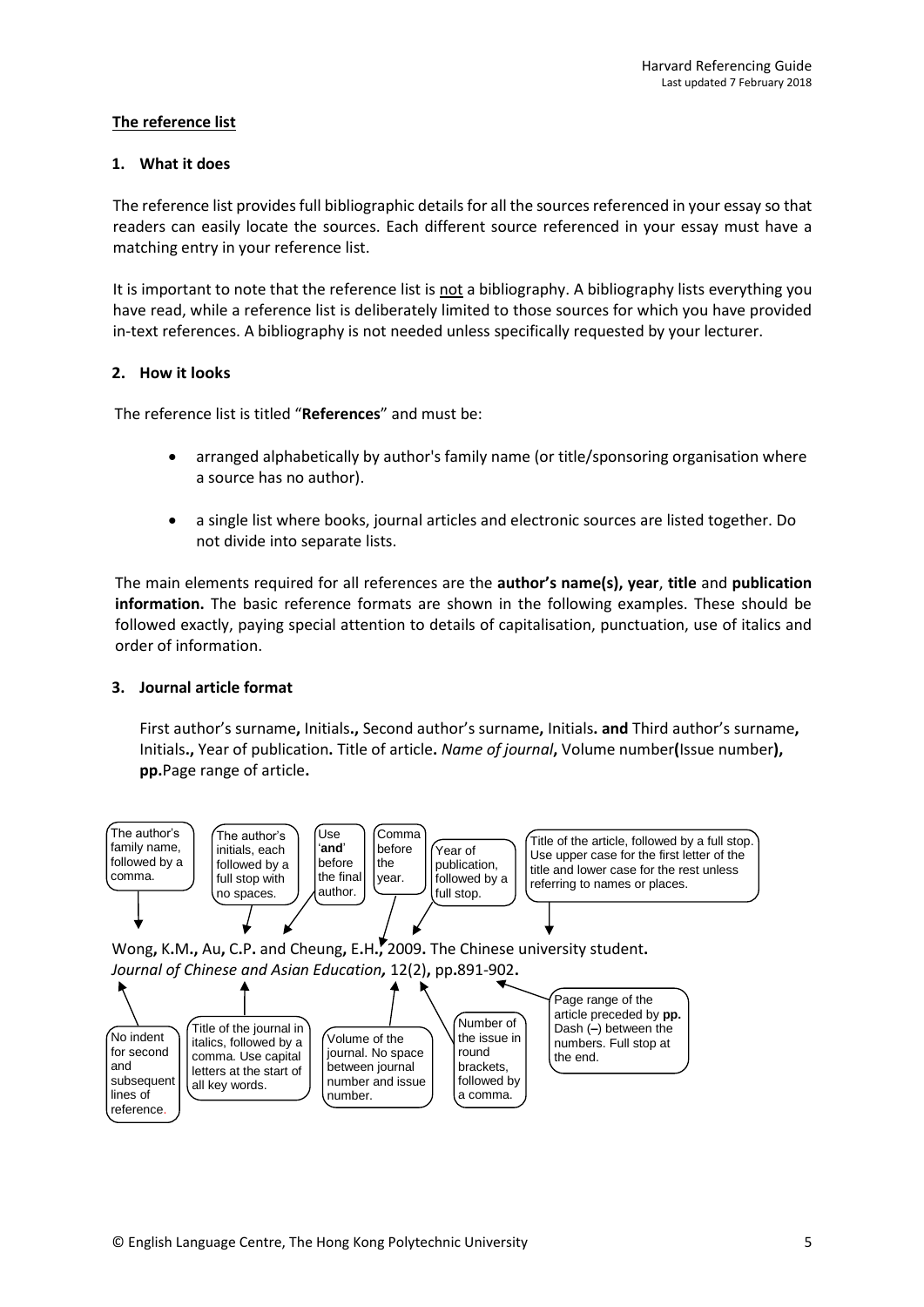## **4. Book format**

First author's surname**,** Initials**.,** Second author's surname**,** Initials**. and** Third author's surname**,**  Initials**.,** Year of publication**.** *Title of book***.** City of publication**:** Publisher**.**





#### **5. Internet source format**

Name of organisation**,** Year of publication**.** *Title of article***. [**type of medium**] Available at: <**url**> [Accessed** date**].**



Census and Statistics Department**,** The Government of the Hong Kong Administrative Region**,** 2012**.** *Population and vital events statistics in Hong Kong - births, deaths, marriages and domestic households***.** [online] Available at**:** < http://www.censtatd.gov.hk/hong\_kong\_statistics /statistics\_by\_subject /index.jsp > [Accessed 8 April 2014]**.**



## **Frequently asked questions**

## *1. How do I cite two or three authors?*

When there are two or three authors for a reference, include all their family names in the in-text reference, in the same order that they are listed in the original source. For example:

- According to Choi**,** Fang and Lee (2012)**,** students in Asia are more studious than their North American counterparts**.**
- Wong and Morrison (2011) strongly support the use of technology in the classroom**.**
- Asian students devoted on average 16 hours per week to out-of-class study compared to 10 hours for North American students (Choi**,** Fang & Lee**,** 2012)**.**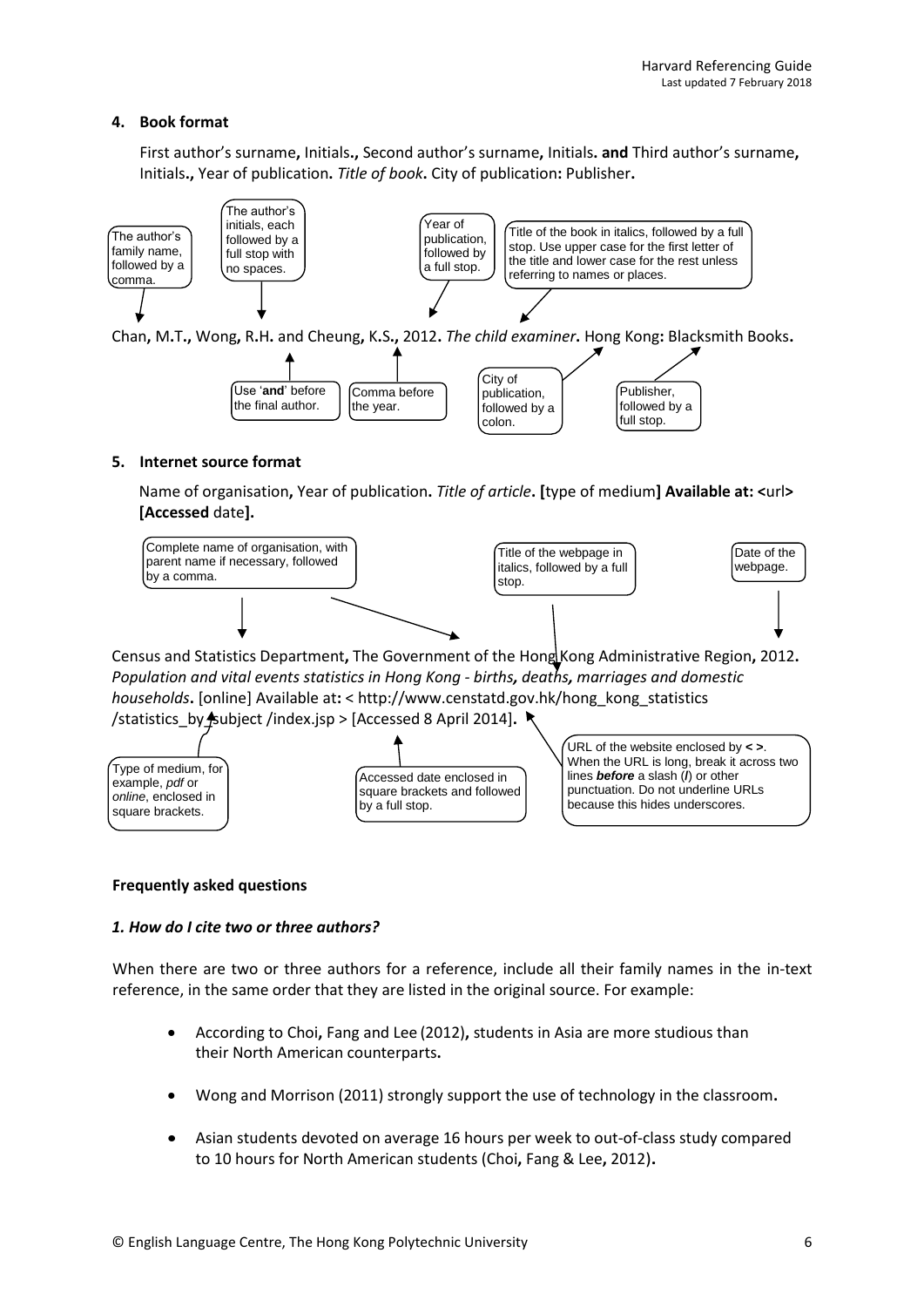## *2. How do I cite more than three authors?*

If there are four or more authors, you should only use the first author's family name in the in-text reference followed by the abbreviation "et al**.".** For example:

This is supported by Wilson et al**.** (2011) in their educational change study**.**

However, all the authors' names must be included in your reference list, in the same order that they are listed in the original source.

## *3. How do I cite when there is no author and/or no date?*

When no person is mentioned, include the title of the source or the authoring/sponsoring organisation in place of the author.

For example:

- The centre aims to improve students' communication skills to enable them to attain excellent results in their academic and professional lives (English Language Centre**,** 2012)**.**
- Oral presentations, like written assessment tasks, should contain an introduction, body, and conclusion (**'**Making the most of oral presentations**',** 2011)**.**

When no year of publication is given, use the abbreviation "n**.**d**.**" which stands for 'no date' in place of a year, or give an approximate date preceded by "ca**.**" which stands for 'circa'.

# **However, be cautious about using sources without dates. A source with no date** *might* **not be reliable.**

# *4. How do I cite information from one author (Author 1) which I have found in a book or journal article by another author (Author 2)?*

Sometimes you will need to refer to authors whose work you encounter secondhand (i.e. mentioned in other people's work) rather than firsthand. You should mention both authors (Author 1 and Author 2) in your in-text reference, but would only list the actual item you read (Author 2) in your reference list.

For example, if you read an idea by Choy (Author 1, published in 2008) in a source by Martins (Author 2, published in 2012) you would need to mention both authors in your in-text reference. For example:

- One scholar (Choy**,** 2008**,** cited in Martins**,** 2012**,** p**.**143) argues that ...
- Choy (2008**,** cited in Martins**,** 2012**,** p**.**143) believes that ...

However, in the reference list you should only list Martins (Author 2, the source you read) and not Choy (whose idea you read about in Martins).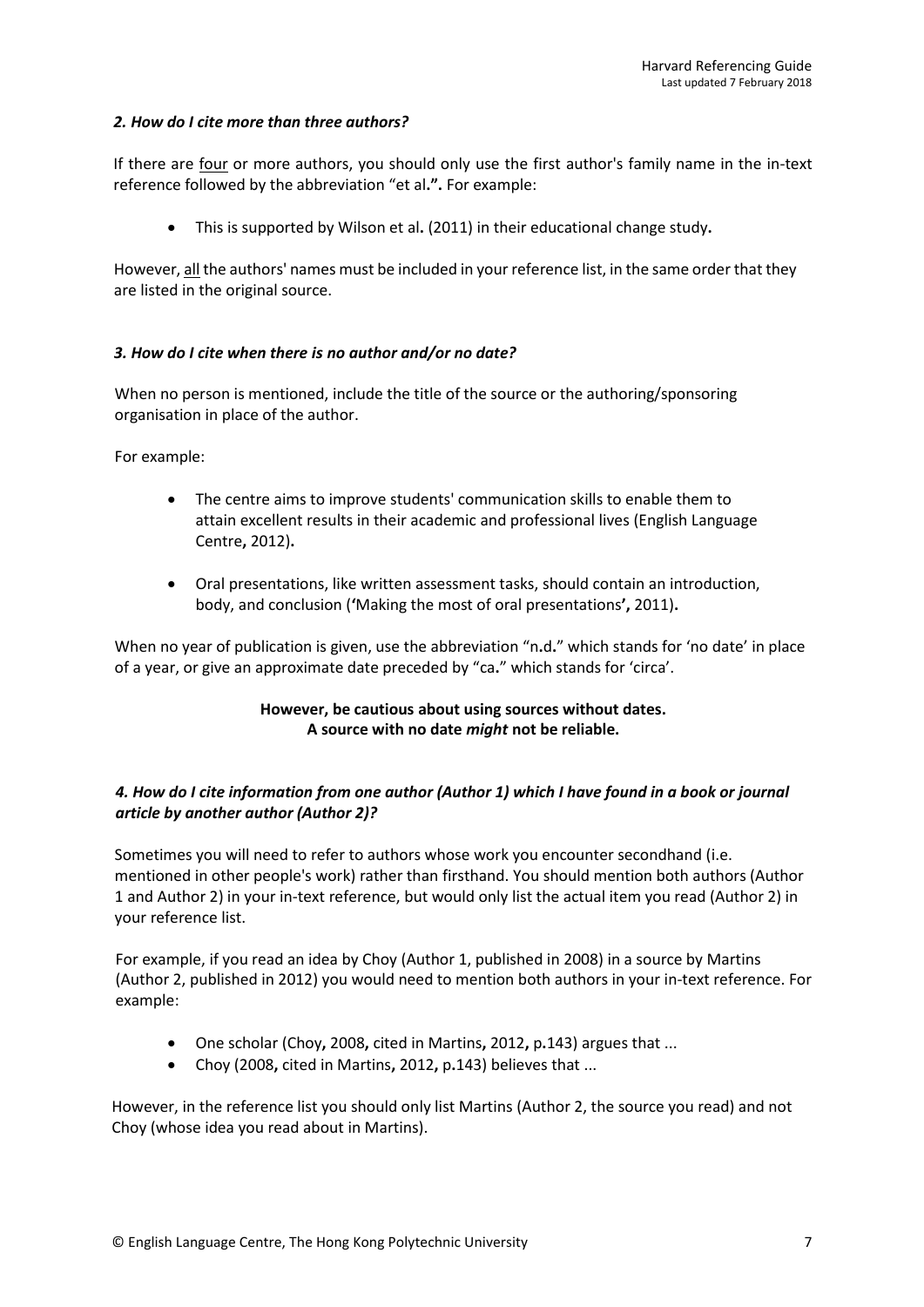## *5. How do I cite multiple sources by the same author published in the same year?*

If an author has published more than one item in the same year, place a lower case letter of the alphabet next to the dates in your in-text referencing to distinguish between these separate publications. For example:

 Preston argues that a man paints with his brain, not his hands (2011a) and reiterates this elsewhere (2011b)**.**

You must also include these lower case letters in your reference list entries as well. The order in which you attach the letters is determined by the alphabetical order of the titles of these sources.

## *6. What if there are two authors with the same family name?*

Occasionally you will need to reference two different authors who share the same family name. To avoid ambiguity, include the author's first initial after their family name in the in-text references. For example:

 Urban deprivation in Hong Kong has been seen to increase in the first decade of this century (Chan**,** E**.,** 2010)**.** Whether this will affect the language skills of fresh graduates in Hong Kong is still disputed (Chan**,** C**.,** 2010)**.**

## *7. How do I present exact quotations?*

Short quotations of fewer than thirty words should be enclosed in double quotation marks (" ... ") and be accompanied by an in-text reference including a page number (where possible).

For example:

 Research indicates that "students in Hong Kong devote on average 5 hours a week to their English studies from the age of four" (Leung**,** 2010**,** p**.**31)**.**

Longer quotations of more than thirty words should be presented without quotation marks and indented (using Tab key) at the left.

For example:

According to Obama (2006)**,** America**:**

should be more modest in our belief that we can impose democracy on a country through military force**.** In the past**,** it has been movements for freedom from within tyrannical regimes that have led to flourishing democracies**;** movements that continue today**.** This does not mean abandoning our values and ideals; wherever we can**,** it's in our interest to help foster democracy through the diplomatic and economic resources at our disposal**.** (para**.**45)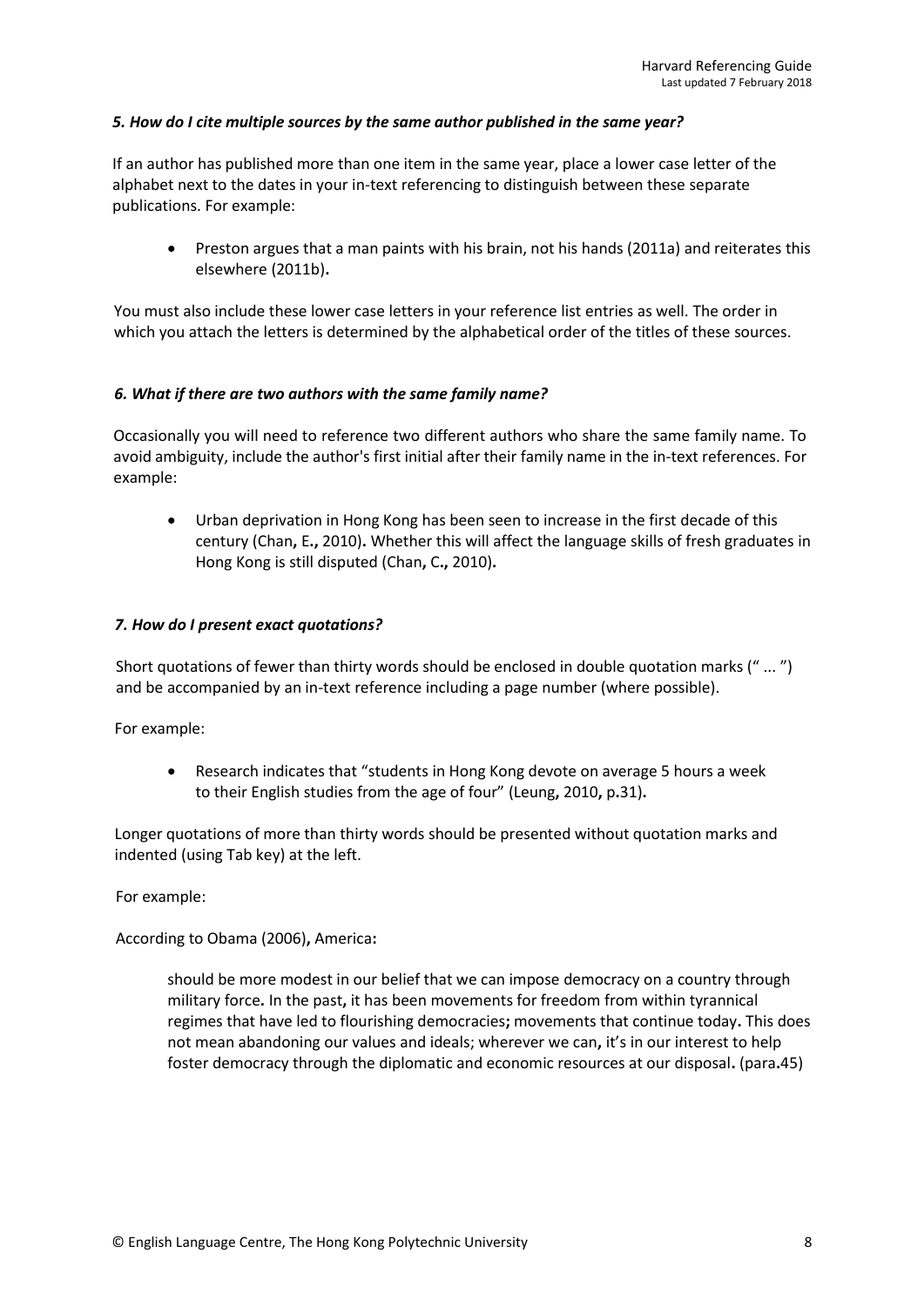## *8. Where exactly do I put the full stop when quoting and/or citing?*

Full stops must always be placed at the very end of a sentence, after the quotation and/or in-text reference. For example:

- According to Mooney (2011**,** p**.**88)**, "**exam pressure in Hong Kong has lessened slightly in the past decade**".**
- Research indicates that students in Hong Kong have had four mobile devices before their 18th birthday (Samson**,** 2012)**.**

## *9. Can I cite two or more sources at the same time?*

Yes. Use a semi-colon to separate the sources in the in-text reference, and list the items alphabetically according to their authors' family names. For example:

 Social networking has had a major impact on young people (Chan & Erickson**,** 2012**;** Lam & Mok**,** 2008)**.**

If referencing multiple sources by the same author, present the items in chronological order (oldest to most recent) and separate them with commas. For example:

Burns (2006**,** 2009**,** 2012) argues that there should be more universities in Hong Kong**.**

## *10. Can I paste the URL of a webpage into my essay as an in-text citation?*

No. Follow the author-date in-text referencing conventions for all sources. If you are unsure how to reference a website because there is no author or date information, follow the guidelines provided for referencing sources without authors or dates.

## *11. How do I cite e-mail messages?*

E-mail messages from individuals should be cited as personal communications. Because they do not provide recoverable data, personal communications are **not** included in the reference list. Cite personal communications in text only. Give the initials as well as the surname of the communicator, and provide as exact a date as possible. For example:

- E**.** Cartman (personal communication**,** June 28**,** 2015) reveals that …
- … (Marsh**,** S**.,** personal communication**,** May 5**,** 2015)**.**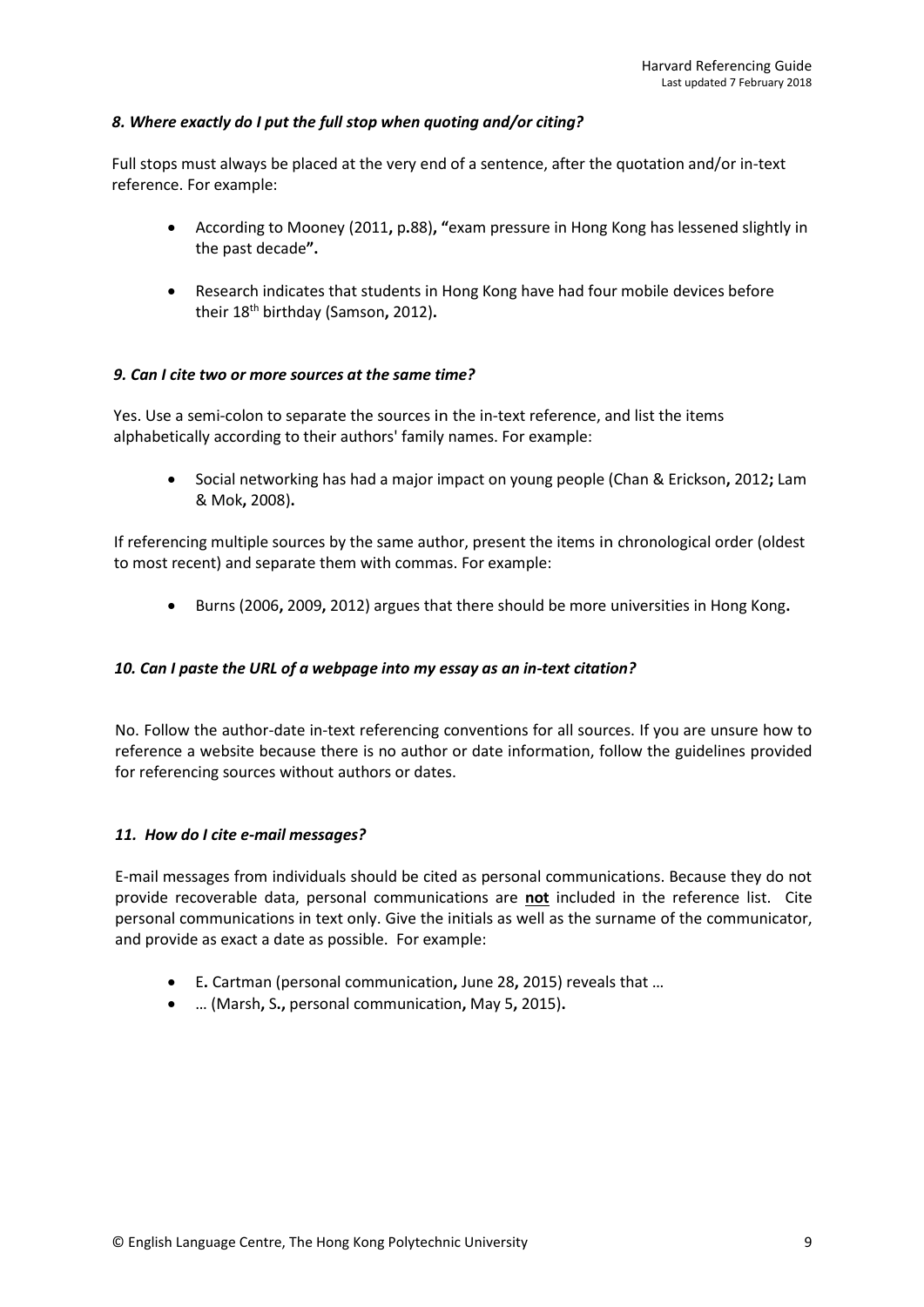## *12. How do I cite images such as photographs from websites?*

All images including graphs, charts, maps, drawings and photographs are referred to as figures. You need to label the image as a figure and place a caption directly below the image, which includes the title and author of the image, and its year of publication. For example:

 Figure 1**:** Flamingos standing and feeding in a pool near salt beds, Netherlands Antilles (Volkmar K**.** Wentzel**,** 2015)

The in-text citation would be like this:

Figure 1 shows that ….

Your reference would be as follows:

 Wentzel**,** V**.** K**.,** 2015**.** *Flamingos standing and feeding in a pool near salt beds***,**  *Netherlands Antilles***.** [photograph] Available at**:** <http://natgeofound.tumblr .com/> [Accessed 5 July 2015]**.**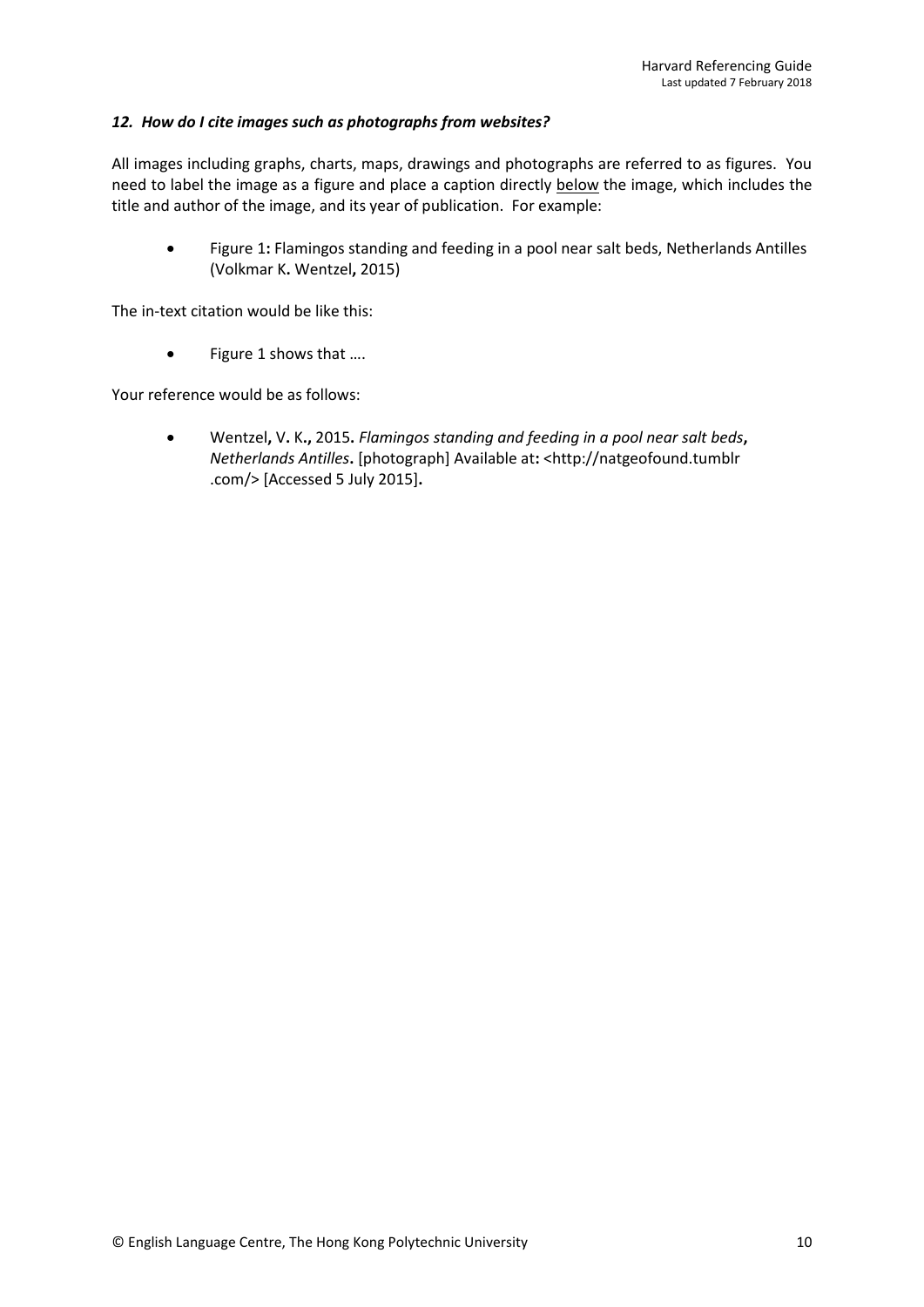# **Part 2 Referencing guide**

| <b>Type of</b><br>source            | <b>In-text references</b>                                                                                          | <b>Reference list</b>                                                                                                                                                                                                            |
|-------------------------------------|--------------------------------------------------------------------------------------------------------------------|----------------------------------------------------------------------------------------------------------------------------------------------------------------------------------------------------------------------------------|
| <b>Books</b>                        | Surname of author, year of<br>publication                                                                          | Surname of author, Initials., Year of publication.<br>Title. City of publication: Publisher.                                                                                                                                     |
|                                     | Example:<br>Wong (2009) points out<br>that                                                                         | Wong, B.K., 2002. Fostering creativity. Oxford:<br>Blackwell.                                                                                                                                                                    |
| Chapters in<br>an edited<br>book    | Cite the author of the<br>chapter in the text of your<br>paper, not the author of the<br>book, year of publication | Surname of author, Initials., Year of publication.<br>'Title of chapter', in Surname of editor, Initials., ed.,<br>Title of book. City of publication: Publisher, pp.Page<br>range of chapter.                                   |
|                                     | Example:<br>Carter, Hughes and<br>McCarthy (1998) argue<br>that                                                    | Carter, R., Hughes, R. and McCarthy, M., 1998.<br>'Telling tails: Grammar, the spoken language and<br>materials development', in Tomlinson, B., ed.,<br>Materials development in language teaching.<br>Cambridge: CUP, pp.67-86. |
| Books with<br>different<br>editions | Surname of author, year of<br>publication                                                                          | Surname of author, Initials., Year of publication.<br>Title. Edition number. City of publication: Publisher.                                                                                                                     |
|                                     | Example:<br>Finney (2012) identifies                                                                               | Finney, T.K., 2012. Fostering creativity. 3rd ed.<br>Oxford: Blackwell.                                                                                                                                                          |
| Books with<br>no date               | Surname of author (n.d.)                                                                                           | Surname of author, Initials., n.d. Title. City of<br>publication: Publisher.                                                                                                                                                     |
|                                     | Example:<br>Nelson (n.d.) identifies                                                                               | Nelson, T.Z., n.d. Language matters. Bristol:<br>Simpsons.                                                                                                                                                                       |
| ebooks and<br>pdfs                  | Surname of author, year of<br>publication<br>Example:                                                              | Surname of author, Initials., Year of publication.<br>Title. [type of medium] City of publication (if<br>known): Publisher. Available at: <url> [Accessed<br/>date].</url>                                                       |
|                                     | Tsang (2004) ascertains                                                                                            | Tsang, S., 2004. A modern history of Hong Kong.<br>[ebook] London: I.B. Tauris. Available at:<br><http: books="" books.google.com.hk=""> [Accessed 10<br/>April 2014].</http:>                                                   |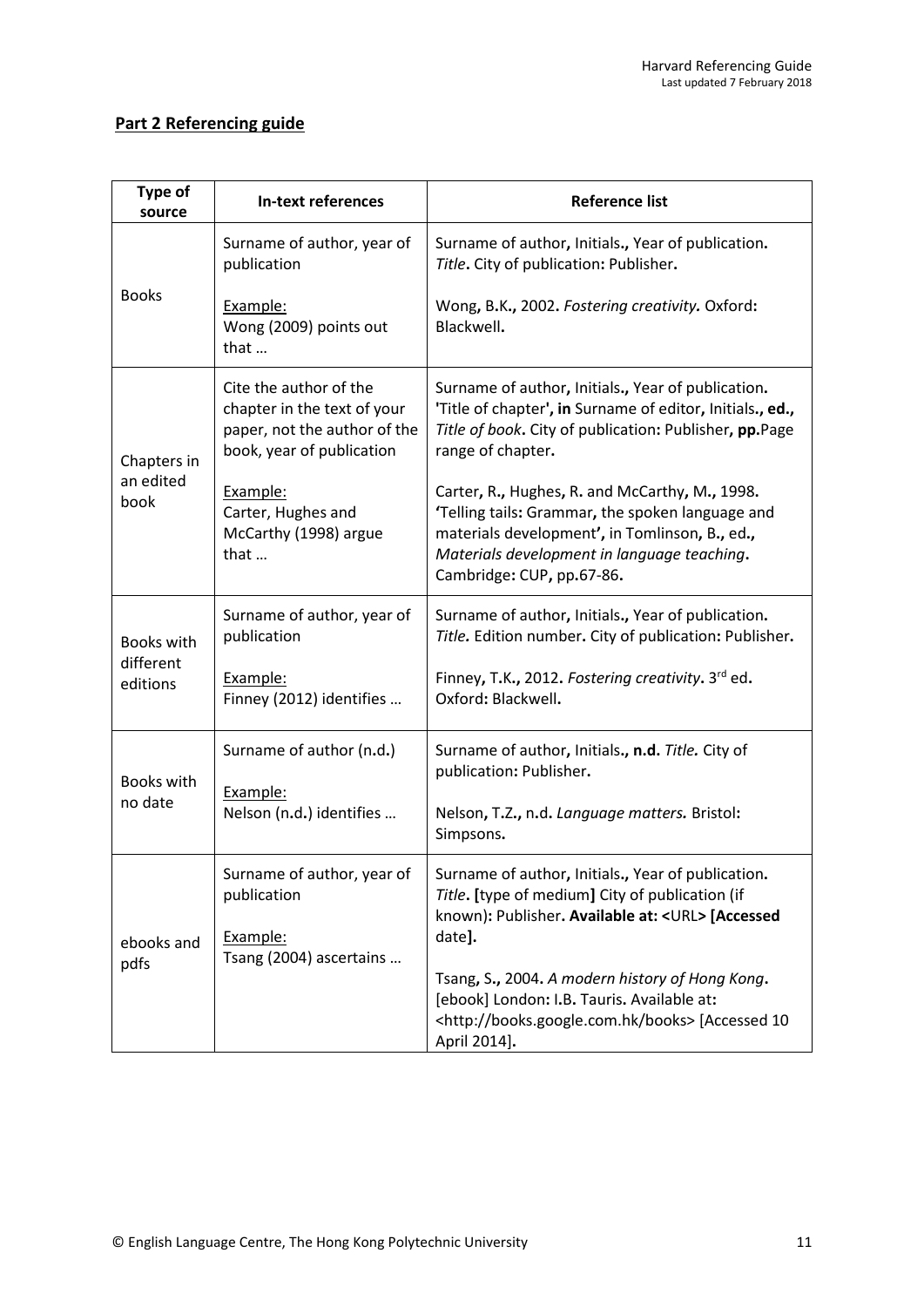| Journal<br>articles<br>(with author) | Surname of author, year<br>of publication, (page<br>number for direct<br>quotations)<br>Examples:<br>Poon et al. (2003) argue<br>that students should refer<br>to sources properly<br>(use et al. when citing 4<br>or more authors)<br>Lam (2005, p.19) stresses<br>that "students need to be<br>mindful of the<br>importance of<br>referencing" | Surname of author, Initials., Year of publication. Title<br>of article. Name of journal, Volume number(Issue<br>number), pp.Page range of article.<br>Poon, L.S., Lee, J.C., Chan, A.B., Jones, J.E. and Smith,<br>J.F., 2003. Re-evaluating the effects of computer<br>games on young people. Journal of Applied Social<br>Psychology, 12(3), pp.88-100.<br>Lam, L.S., 2005. Referencing. Journal of Applied Social<br>Psychology, 14(2), pp.19-26.                                                                                                                                                                      |
|--------------------------------------|--------------------------------------------------------------------------------------------------------------------------------------------------------------------------------------------------------------------------------------------------------------------------------------------------------------------------------------------------|---------------------------------------------------------------------------------------------------------------------------------------------------------------------------------------------------------------------------------------------------------------------------------------------------------------------------------------------------------------------------------------------------------------------------------------------------------------------------------------------------------------------------------------------------------------------------------------------------------------------------|
| Journal<br>articles<br>(no author)   | 'Title of article', year of<br>publication<br>Example:<br>Many organisations<br>already use this method<br>('Organisational change in<br>the 21st century', 2012).                                                                                                                                                                               | Title of article. Year of publication. Name of journal,<br>Volume number(Issue number), pp.Page range of<br>article.<br>Organisational change in the 21st century. 2012.<br>Perspectives in Management, 12(3), pp.28-29.                                                                                                                                                                                                                                                                                                                                                                                                  |
| <b>URLs</b> and<br><b>DOIs</b>       | Surname of author, year<br>of publication<br>Example:<br>Anderson-Clark, Green<br>and Henley (2008) believe<br>that students should                                                                                                                                                                                                              | If the article has a DOI, use it in your reference. If<br>there is no DOI, include the journal homepage URL in<br>your reference.<br>Surname of author, Initials., Year of publication. Title<br>of article. Name of journal, [e-journal] Volume<br>number(Issue number), pp.Page range of article. doi:<br># [Accessed date].<br>Anderson-Clark, T., Green, R. and Henley, T., 2008.<br>The relationship between first names and teacher<br>expectations for achievement motivation. Journal of<br>Language & Social Psychology, [e-journal] 27, pp.94-<br>99. doi: 10.1177/0261927X07309514 [Accessed 8<br>April 2014]. |
| Electronic<br>journals               | Surname of author, year<br>of publication<br>Example:<br>and this has been<br>formulated by Halonen et<br>al. (2010) who                                                                                                                                                                                                                         | Surname of author, Initials., Year of publication. Title<br>of article. Name of journal, [e-journal] Volume<br>number(Issue number). Available at: <url> [Accessed<br/>date].<br/>Halonen, S.J., Simpson, R.R., Jolly, D.G., Au, P.R.,<br/>Bagot, F.P. and Chui, J.J., 2010. Computer games and<br/>personal development. Family Forum, [e-journal]<br/>12(3). Available at: <http: www.ff.comgamperdev<br="">.org&gt; [Accessed 31 March 2014].</http:></url>                                                                                                                                                            |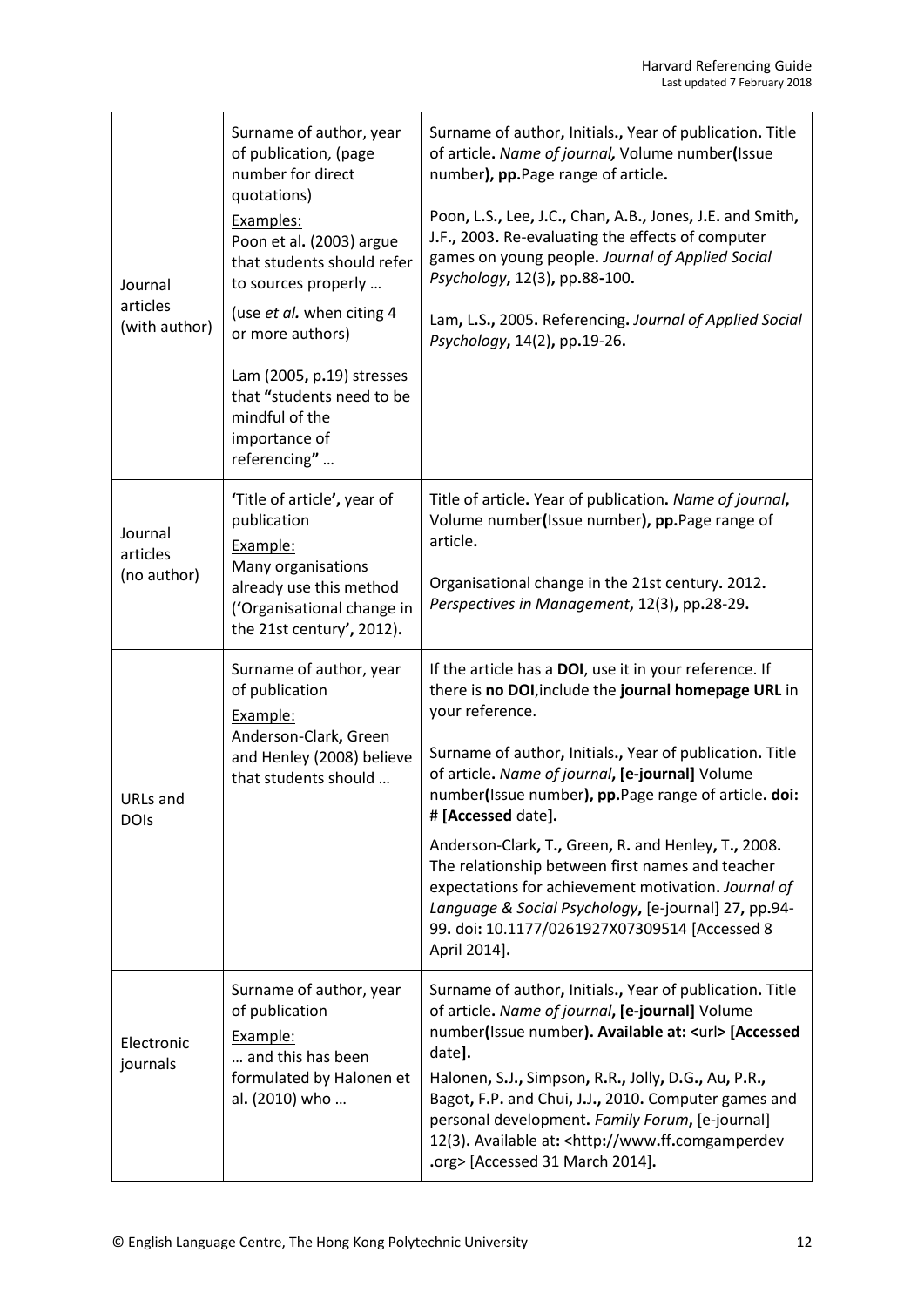| Internet<br>sources<br>(electronic<br>only sources) | Name of organisation,<br>year of publication,<br>(paragraph number for<br>direct quotations)<br>Example:<br>The Hong Kong Housing<br>Authority (HKHA, 2011,<br>para.6) maintains that | Name of organisation, Year of publication. Title of<br>article. [type of medium] Available at: <url><br/>[Accessed date].<br/>The Hong Kong Housing Authority, 2011. Housing in<br/>figures. [pdf] Available at:<br/><http: en="" pdf<br="" www.housingauthority.gov.hk="">/about-us/publications-and-statistics/HIF2011.pdf &gt;<br/>[Accessed 2 April 2014].</http:></url> |
|-----------------------------------------------------|---------------------------------------------------------------------------------------------------------------------------------------------------------------------------------------|------------------------------------------------------------------------------------------------------------------------------------------------------------------------------------------------------------------------------------------------------------------------------------------------------------------------------------------------------------------------------|
| Government/<br>Company                              | Name of department/<br>company, year of<br>publication<br>Example:<br>The Equal Opportunities                                                                                         | Name of department/company, Year of publication.<br>Title of article (Number of document - if given). City<br>of publication: Publisher.<br>Equal Opportunities Commission, 2010. Preventing<br>and dealing with sexual harassment. Hong Kong:                                                                                                                               |
| reports                                             | Commission (2010) has<br>reported that<br>The Coca-Cola Company<br>(2015) announced                                                                                                   | Equal Opportunities Commission.<br>The Coca-Cola Company, 2015. 2014 Annual report.<br>[pdf] Available at: <http: www.coca-colacompany<br="">.com/investors/annual-other-reports&gt; [Accessed 5<br/>July 2015].</http:>                                                                                                                                                     |
| <b>DVDs or films</b>                                | For a film or DVD, use the<br>title and year of release.<br>Examples:<br>The ups and downs of a<br>Hong Kong family<br>through the eyes of<br>(Echoes of the rainbow,<br>2010).       | For a film the suggested elements should include:<br>Title of film. Year of release. [type of medium]<br>Directed by Initials. Surname of director. Country of<br>origin: Film studio.<br>Echoes of the rainbow. 2010. [film] Directed by A.<br>Law. Hong Kong: Mei Ah Entertainment.                                                                                        |
|                                                     | as was shown by<br>numerous films in the<br>1980s (Great films from<br>the 80s, 2005).<br>(non-integral citation<br>recommended)                                                      | Full title of DVD or video. Year of release. [type of<br>medium] Country of origin: Film studio or maker.<br>(Other relevant details).<br>Great films from the 80s: A selection of clips from<br>Warner Brothers top films from the 1980s. 2005.<br>[DVD] New York: Warner Brothers.                                                                                         |
| YouTube<br>videos                                   | It is suggested that a non-<br>integral reference should<br>be used for YouTube<br>sources.<br>Example:<br>celebrated its 70th<br>anniversary in 2007<br>(HongKongPolyU, 2011).       | Screen name of contributor, Year. Video title, Series<br>title. (if relevant) [type of medium] Available at:<br><url> [Accessed date].<br/>HongKongPolyU, 2011. PolyU milestones. [video<br/>online] Available at:<br/><http: watch?v="8XsfWmFyrNg" www.youtube.com=""><br/>[Accessed 8 April 2014].</http:></url>                                                           |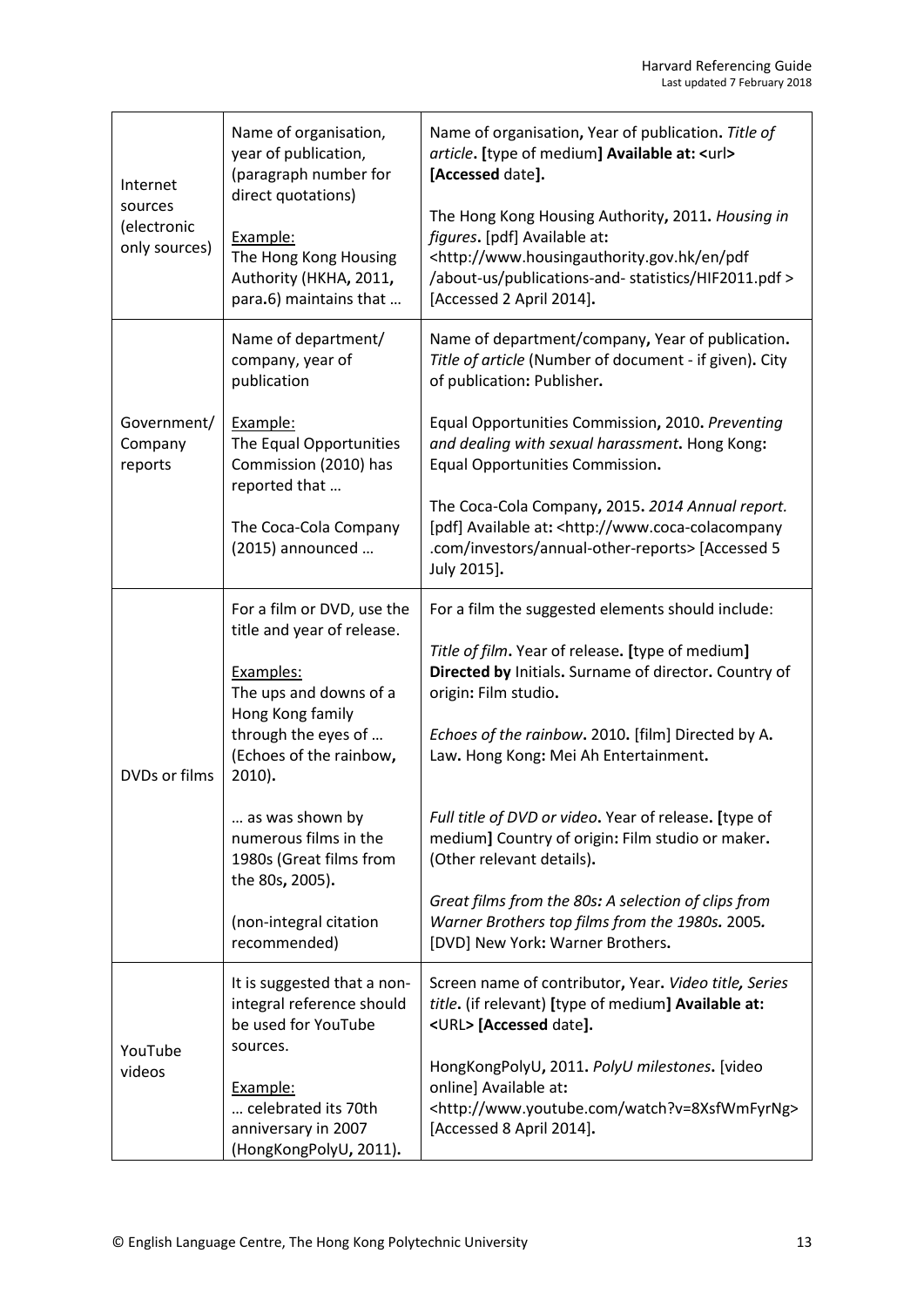| Newspaper<br>articles<br>(with<br>author) | Surname of author, year<br>of publication<br>Example:<br>Van der Kamp (2012)<br>believes that                 | Surname of author, Initials., Year of publication. Title<br>of article. Name of newspaper, Day Month, p.Page<br>number(s).<br>Van der Kamp, J., 2012. Just leasing more land won't<br>open up the property market. Sunday Morning Post,<br>1 April, p.15.                                                                                                                                                                                                                                                           |
|-------------------------------------------|---------------------------------------------------------------------------------------------------------------|---------------------------------------------------------------------------------------------------------------------------------------------------------------------------------------------------------------------------------------------------------------------------------------------------------------------------------------------------------------------------------------------------------------------------------------------------------------------------------------------------------------------|
| Newspaper<br>articles<br>(no author)      | Name of newspaper, year<br>of publication<br>Example:<br><b>Sunday Morning Post</b><br>(2012) points out that | Name of newspaper, Year of publication. Title of<br>article. Day Month, p.Page number(s).<br>Sunday Morning Post, 2012. Put pedestrians first, not<br>cars. 1 April, p.14.                                                                                                                                                                                                                                                                                                                                          |
| Online<br>newspaper<br>articles           | Surname of author, year<br>of publication<br>Example:<br>Cross (2013) opines that                             | Surname of author, Initials., Year of publication. Title<br>of article. Name of newspaper, [type of medium] Day<br>Month. Available at: < URL> [Accessed date].<br>Cross, G., 2013. News of a children's commission will<br>bring good cheer to Hong Kong. South China Morning<br>Post, [online] 24 December. Available at:<br><http: comment="" insight-opinion<br="" www.scmp.com="">/article/1389081/news-childrens-commission-will<br/>-bring-good-cheer-hong-kong&gt; [Accessed 26<br/>December 2013].</http:> |
| Magazine<br>articles                      | Surname of author, year<br>of publication<br>Example:<br>Pringle (2011) illustrates<br>that                   | Surname of author, Initials., Year of publication. Title<br>of article. Name of magazine, Volume number(Issue<br>number), p.Page number(s).<br>Pringle, H., 2011. Lofty ambitions of the Inca.<br>National Geographic Magazine, 219(4), p.34.                                                                                                                                                                                                                                                                       |
| Online<br>magazine<br>articles            | Surname of author, year<br>of publication<br>Example:<br>Toobin (2013) comments<br>that                       | Surname of author, Initials., Year of publication. Title<br>of article. Name of magazine, [type of medium] Day<br>Month. Available at: <url> [Accessed date].<br/>Toobin, J., 2013. Same-sex marriage, the legal deluge.<br/>The New Yorker, [online] 24 December. Available at:<br/><http: blogs="" comment<br="" online="" www.newyorker.com="">/2013/12/same-sex-marriage-the-legal-deluge.html&gt;<br/>[Accessed 26 December 2013].</http:></url>                                                               |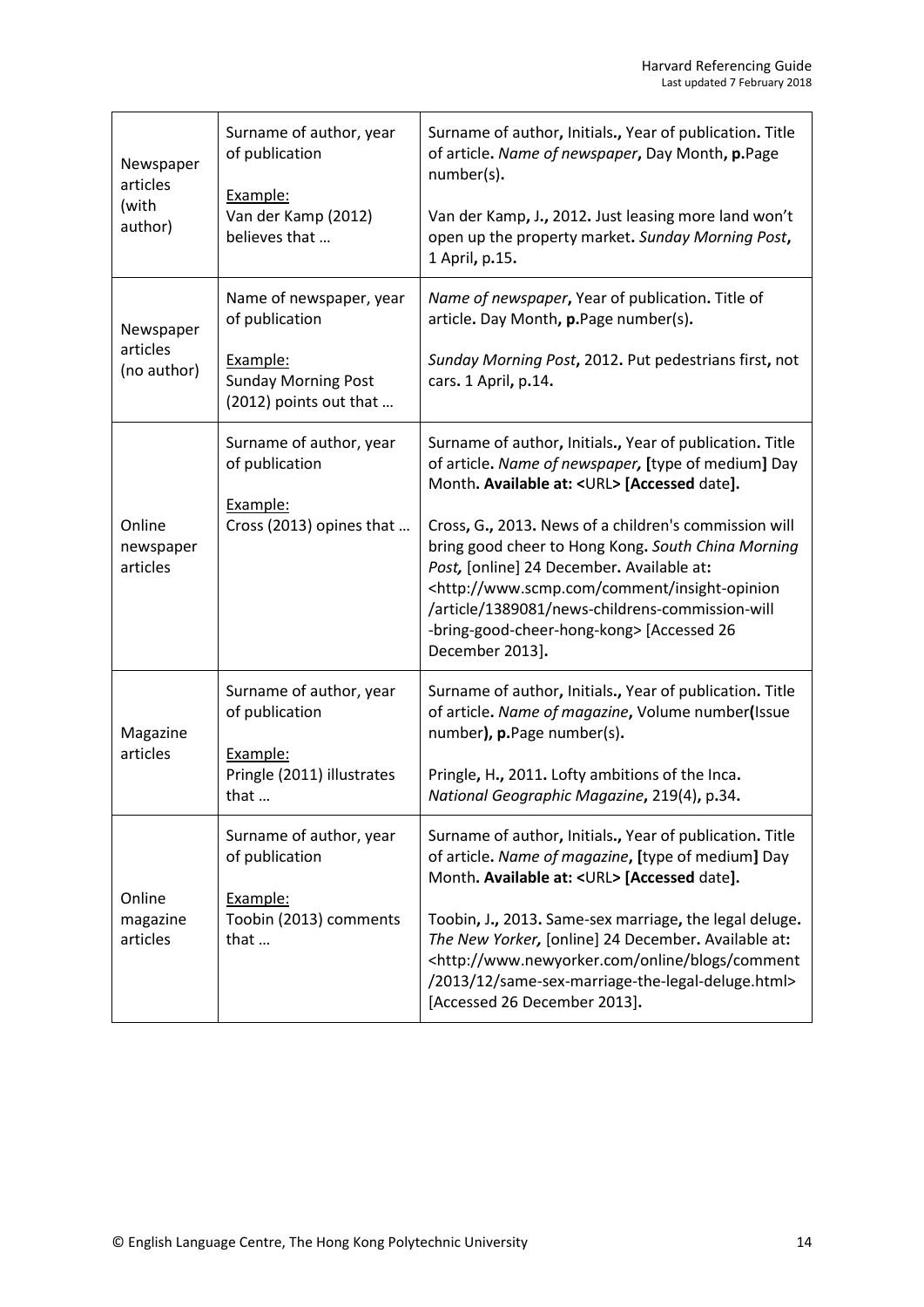| Translated<br>work | Surname of author, year<br>of publication, (page<br>number for direct<br>quotations)<br>Examples:<br>Freud (1914) stated<br>that<br>Freud (1914, p.109)<br>stated, "". | When quoting from a foreign language work in the<br>main body of the text, the quote should be provided<br>in English.<br>Surname of author, Initials., Year of publication. Title.<br>Trans. Initials. Surname of translator. City of<br>publication: Publisher.<br>Freud, S., 1914. The psychopathology of everyday life.<br>Trans. A.A. Brill. London: T. Fisher Unwin.                                                                                                                                                                                                                                                                    |
|--------------------|------------------------------------------------------------------------------------------------------------------------------------------------------------------------|-----------------------------------------------------------------------------------------------------------------------------------------------------------------------------------------------------------------------------------------------------------------------------------------------------------------------------------------------------------------------------------------------------------------------------------------------------------------------------------------------------------------------------------------------------------------------------------------------------------------------------------------------|
| Chinese<br>sources | Surname of author, year<br>of publication, (page<br>number for direct<br>quotations)<br>Examples:<br>Xiao (2008) shows that<br>According to Xiao (2008,<br>p.37), " ". | Do a romanisation of the author's name and title of<br>book/article. If readers cannot read Chinese, add a<br>translation of the book/article's title in square<br>brackets. If there is no official translation, list the<br>item at the end of the reference list alphabetically.<br>Surname of author, Initials., Year of publication. Title<br>[Translation of book/article's title]. City of<br>Publication: Publisher.<br>Xiao, L., 2008. Zhongguo su miao yi shu [The art of<br>Chinese drawing]. Shanghai: Mei Shu Chu Ban She.                                                                                                       |
| Foreign<br>sources | Surname of author, year<br>of publication<br>Example:<br>Kundera (1984) derides                                                                                        | When quoting from a foreign language work in the<br>main body of the text, the quote should be provided<br>in English.<br>Surname of author, Initials., Year of publication. Title<br>[Translation of book/article's title]. City of<br>Publication: Publisher.<br>Kundera, M., 1984. L'Insoutenable légèreté de l'être<br>[The unbearable lightness of being]. Paris: Gallimard.                                                                                                                                                                                                                                                             |
| Lecture<br>notes   | Surname of author, year<br>Example:<br>Jenkins (2010) implies<br>that                                                                                                  | You are advised not to cite university lecture notes:<br>to do so is often deemed unacceptable. You ought to<br>locate, read and cite the sources and references<br>provided in the Reading List or References in the<br>lecture notes.<br>However, the following guidelines may assist you<br>should you need to cite lecture notes:<br>Surname of lecturer/author, Initials., Year. Title of<br>lecture notes, Module/Subject code Module/Subject<br>title. Name of institution, unpublished.<br>Jenkins, J., 2010. Developments in computer-assisted<br>learning, MM2355 Management. The Hong Kong<br>Polytechnic University, unpublished. |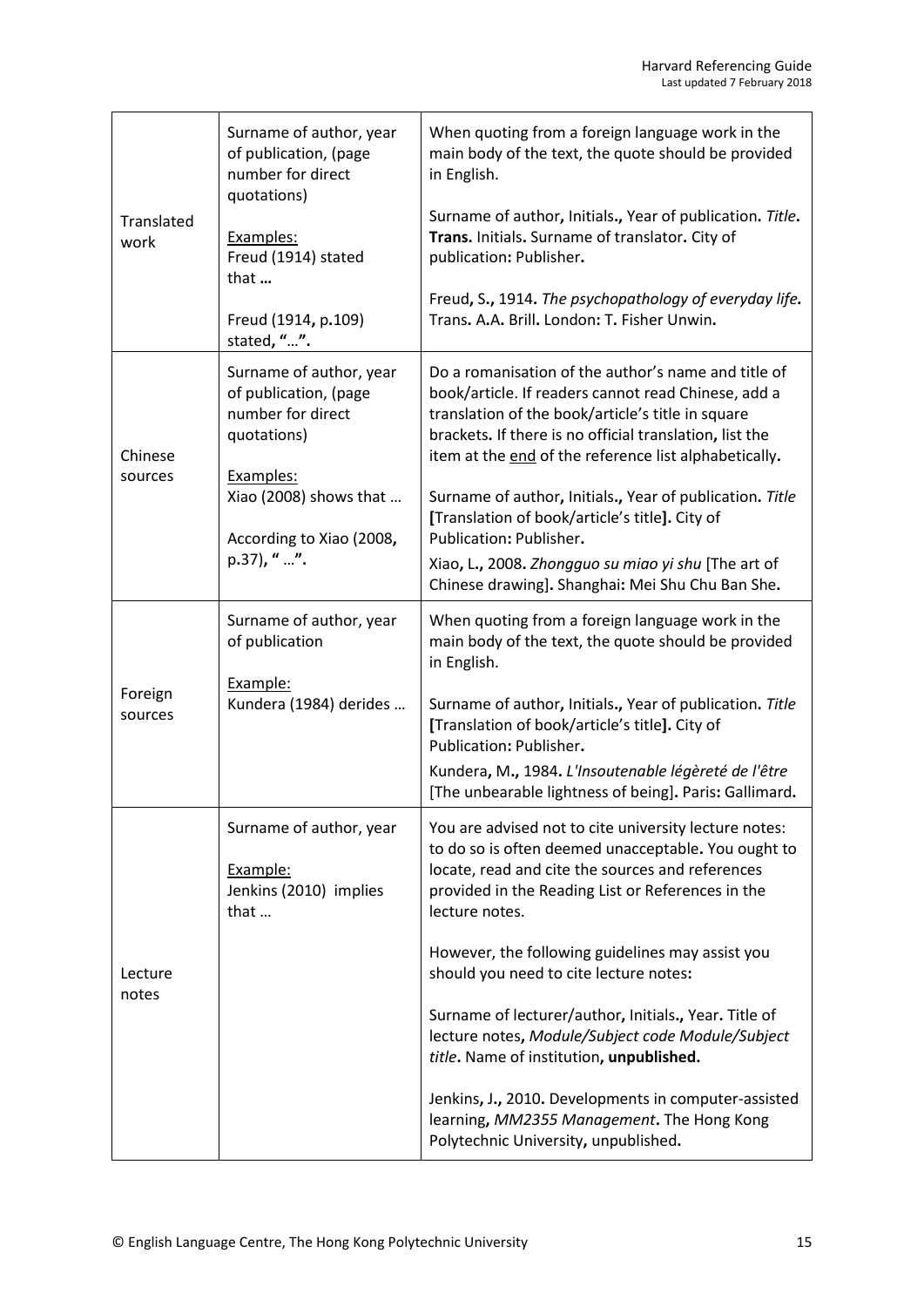| Online<br>dissertations<br>and theses                    | Surname of author, year<br>Example:<br>Yuen (2009) points out<br>that                                                                                                                                                                                                                                                                   | Surname of author, Initials., Year. Title of<br>dissertation/thesis. Level. Name of Institution.<br>Available at: <url> [Accessed date].<br/>Yuen, W.L., 2009. An investigation of the politeness<br/>phenomena in hotel service encounters. Ph.D. The<br/>Hong Kong Polytechnic University. Available at:<br/><http: theses.lib.polyu.edu.hk.ezproxy.lb.polyu.edu<br="">. hk/ bitstream/handle/200/5346/b23429835.pdf<br/>?sequence=1&gt; [Accessed 26 December 2013].</http:></url>                                                                           |
|----------------------------------------------------------|-----------------------------------------------------------------------------------------------------------------------------------------------------------------------------------------------------------------------------------------------------------------------------------------------------------------------------------------|-----------------------------------------------------------------------------------------------------------------------------------------------------------------------------------------------------------------------------------------------------------------------------------------------------------------------------------------------------------------------------------------------------------------------------------------------------------------------------------------------------------------------------------------------------------------|
| Laws                                                     | When citing the Basic<br>Law, use name of the law,<br>article number and year of<br>publication.<br>Example:<br>The Basic Law Art 27<br>(1997) affirms that<br>When citing Hong Kong<br>legislation, use name of<br>the ordinance and year of<br>edition.<br>Example:<br>As stipulated by the<br><b>Employment Ordinance</b><br>(2007), | Basic Law Art Article number, The Basic Law of the<br>Hong Kong Special Administrative Region of the<br>People's Republic of China, Year of publication.<br>Basic Law Art 27, The Basic Law of the Hong Kong<br>Special Administrative Region of the People's<br>Republic of China, 1997.<br>Name of ordinance, Cap Chapter number s Section<br>number, Laws of Hong Kong, Year of edition.<br>Employment Ordinance, Cap 57 s 14, Laws of Hong<br>Kong, 2007.                                                                                                   |
| Conference<br>papers<br>available<br>online              | Surname of author, year<br>of publication<br>Example:<br>Abdoli and Kahani (2009)<br>discuss                                                                                                                                                                                                                                            | Surname of author, Initials., Year of publication. Title<br>of paper. Paper presented at title of conference,<br>Location of conference, Day Month. Available at:<br><url> [Accessed date].<br/>Abdoli, F. and Kahani, M., 2009. Ontology-based<br/>distributed intrusion detection system. Paper<br/>presented at the 14th International CSI Computer<br/>Conference, Tehran, Iran, 20-21 October. Available<br/>at:<br/><http: ieeexplore.ieee.org.ezproxy.lb.polyu.edu.hk<br="">/xpls/icp.jsp?arnumber=5349604&gt; [Accessed 5 July<br/>2015].</http:></url> |
| Online<br>forum,<br>discussion<br>group, or<br>blog post | Surname of author, year<br>of publication<br>Example:<br>Gates (2015) suggests<br>that                                                                                                                                                                                                                                                  | Surname of author, Initials., Year of publication. Title<br>of post, [type of medium] Day Month. Available at:<br><url> [Accessed date].<br/>Gates, B., 2015. Setting targets to save lives, [blog] 2<br/>July. Available at: &lt; http://www.gatesnotes.com<br/>/Health/The-Best-Investment-for-Improving-the<br/>-World&gt; [Accessed 5 July 2015].</url>                                                                                                                                                                                                     |